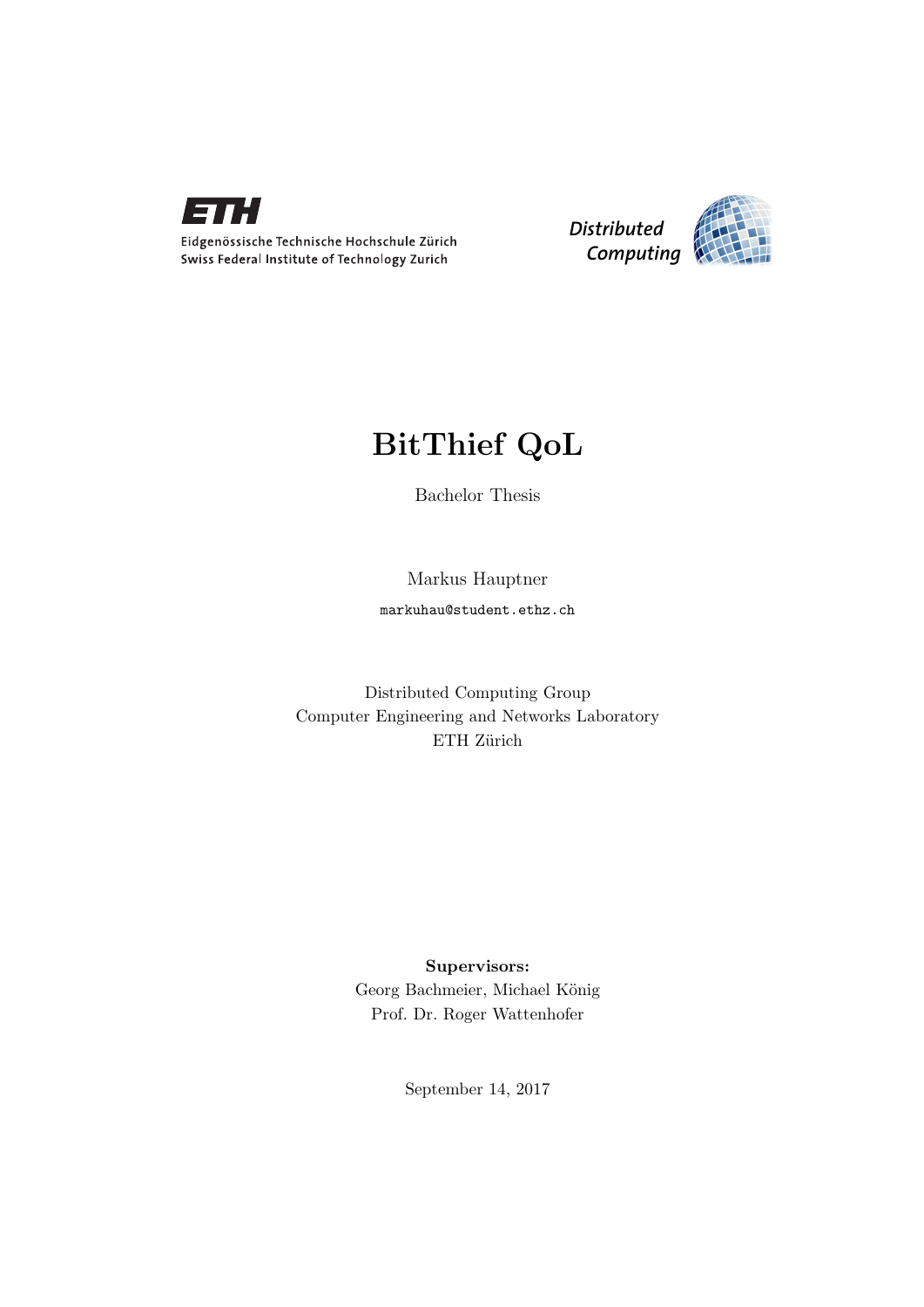# Acknowledgements

<span id="page-1-0"></span>I want to express my gratitude towards my supervisors Georg Bachmeier and Michael König for providing ideas, important advice, and helpful feedback throughout the project.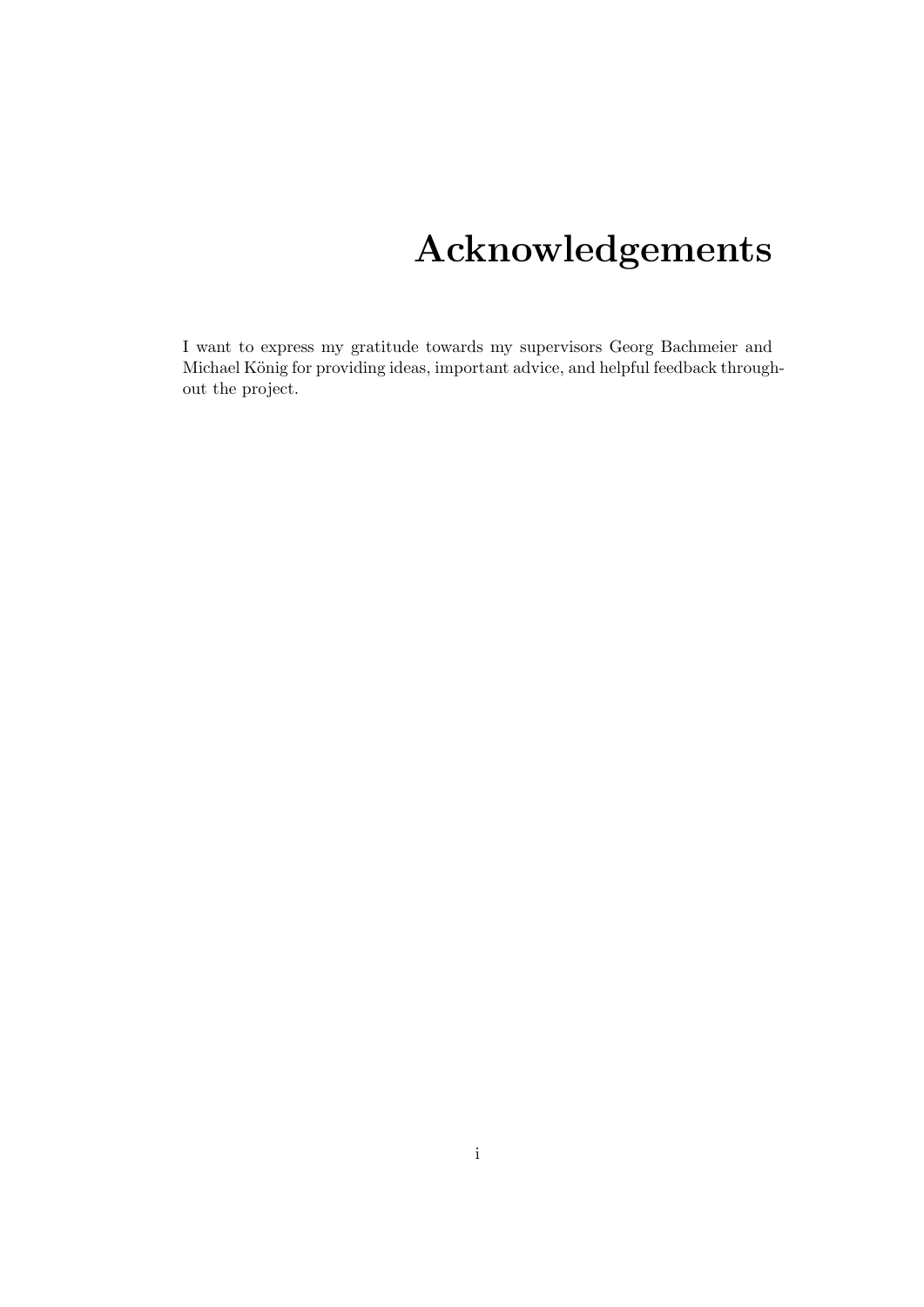# Abstract

<span id="page-2-0"></span>In this thesis, we improve the QoL (Quality of Life) functionality of BitThief, a free-riding BitTorrent client. The main goal is the creation of an easy-to-use web interface to enable users remote access to BitThief from different devices. To achieve this, the client had to be extended by web-server functionality and a web frontend had to be designed. Furthermore, the already existing code had to be altered to improve modularity and ease extensibility.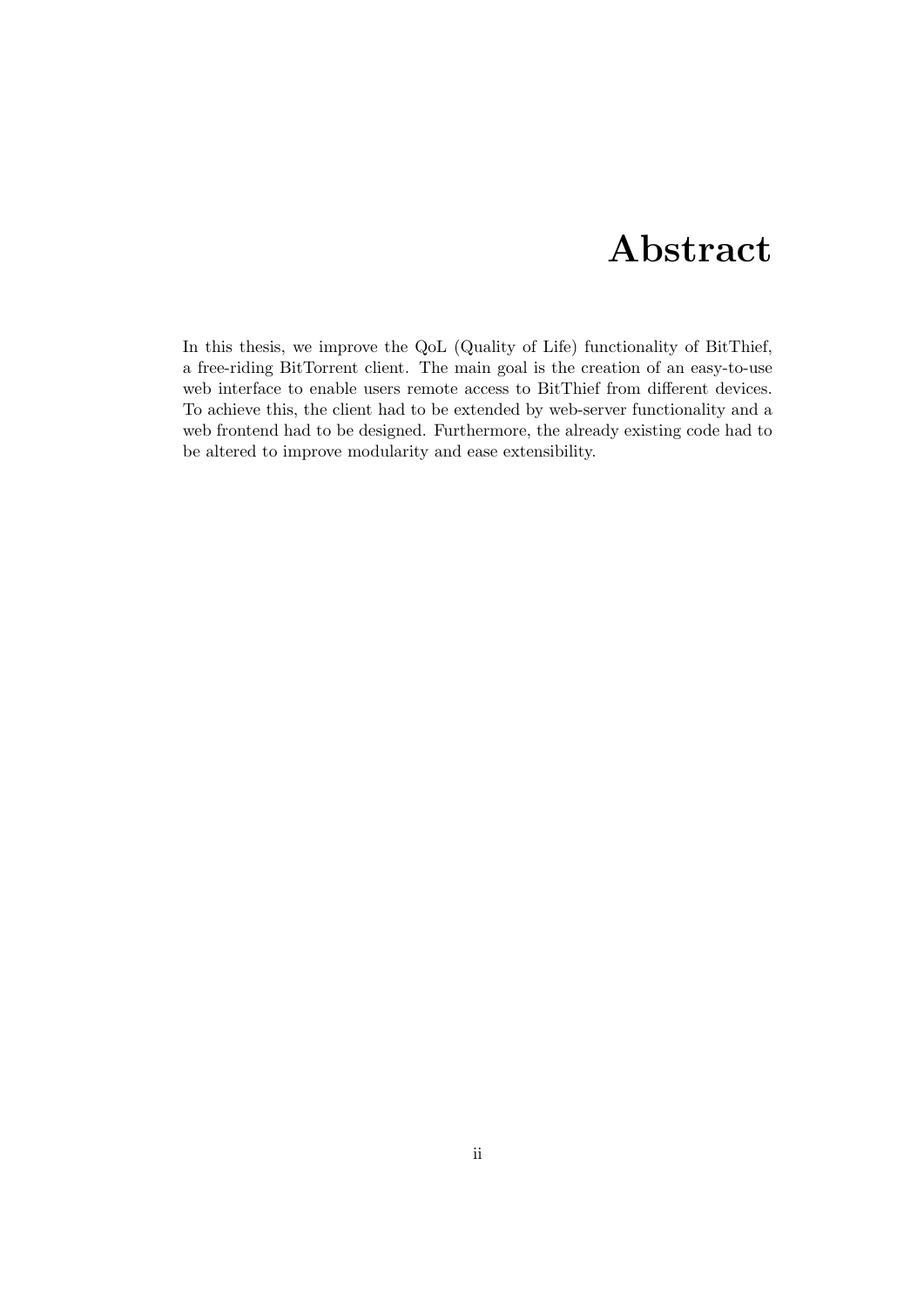# **Contents**

|          | Acknowledgements |                                    |                |  |  |  |  |
|----------|------------------|------------------------------------|----------------|--|--|--|--|
|          | <b>Abstract</b>  |                                    | ii             |  |  |  |  |
| 1.       | Introduction     |                                    |                |  |  |  |  |
|          | 1.1              | <b>Motivation</b>                  | $\mathbf{1}$   |  |  |  |  |
|          | 1.2              |                                    | $\mathbf{1}$   |  |  |  |  |
|          | 1.3              | Goals                              | $\mathbf{1}$   |  |  |  |  |
| $\bf{2}$ |                  | <b>Methods</b>                     |                |  |  |  |  |
|          | 2.1              |                                    | $\overline{2}$ |  |  |  |  |
|          | 2.2              |                                    | $\overline{2}$ |  |  |  |  |
|          | 2.3              |                                    | $\overline{2}$ |  |  |  |  |
|          | 2.4              | Web Technologies                   | 3              |  |  |  |  |
| $\bf{3}$ | Implementation   |                                    |                |  |  |  |  |
|          | 3.1              |                                    | $\overline{4}$ |  |  |  |  |
|          | 3.2              |                                    | 4              |  |  |  |  |
|          | 3.3              |                                    | $\overline{5}$ |  |  |  |  |
|          |                  | 3.3.1                              | $\overline{5}$ |  |  |  |  |
|          |                  | 3.3.2                              | 6              |  |  |  |  |
|          | 3.4              | Frontend Design and Implementation | $\overline{7}$ |  |  |  |  |
|          |                  | 3.4.1                              | $\overline{7}$ |  |  |  |  |
|          |                  | 3.4.2                              | $\overline{7}$ |  |  |  |  |
|          | 3.5              |                                    | 7              |  |  |  |  |
| 4        |                  | <b>Future Work</b>                 | 14             |  |  |  |  |
|          |                  | <b>Bibliography</b>                | 15             |  |  |  |  |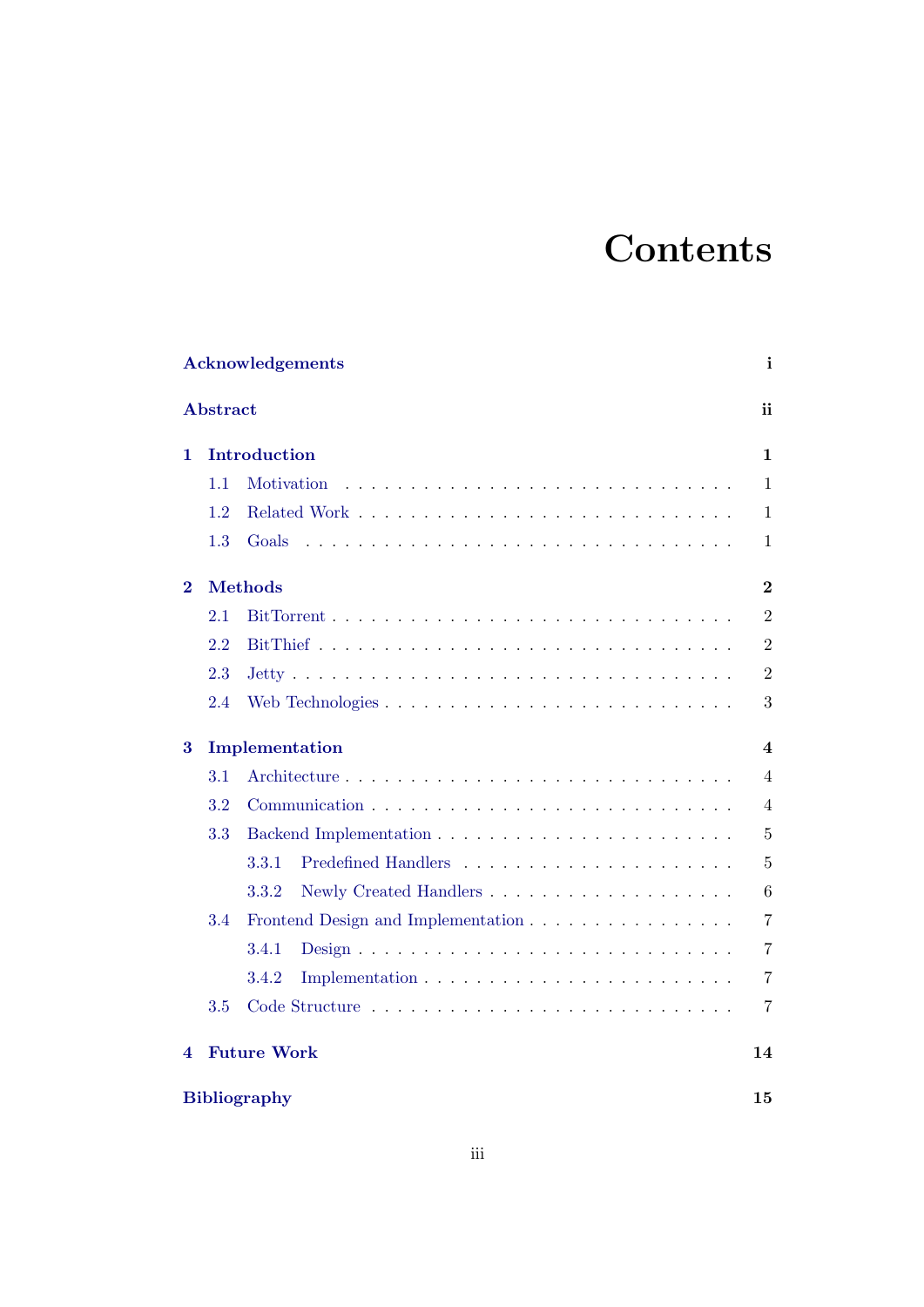## CHAPTER<sub>1</sub> Introduction

## <span id="page-4-1"></span><span id="page-4-0"></span>1.1 Motivation

The BitTorrent network is big. With an ever-growing number of users and available files in the network, having a Torrent client running in the background could be of good use, for example for automating downloads guided by machine learning algorithms or downloading on a separate device for maintaining a media server. The main motivation for this particular project was making the usage of BitThief more easy and attractive for potential users.

## <span id="page-4-2"></span>1.2 Related Work

As this thesis concerns the BitThief BitTorrent client, previous publications about it might be of interest to the reader. Free Riding BitTorrent is Cheap by Locher et al. [\[1\]](#page-18-1) describes the basics of BitThief and explains the motivation for building such a free riding BitTorrent client.

## <span id="page-4-3"></span>1.3 Goals

The main goal of this thesis is the creation of a web-interface for BitThief. In order to achieve this, the code of the program will be altered to improve the separation of user-interface and functionality. The web-interface should support the general features of the old interface, like starting downloads via magnet link, changing settings, like the maximum download speed, and observing the status of current downloads.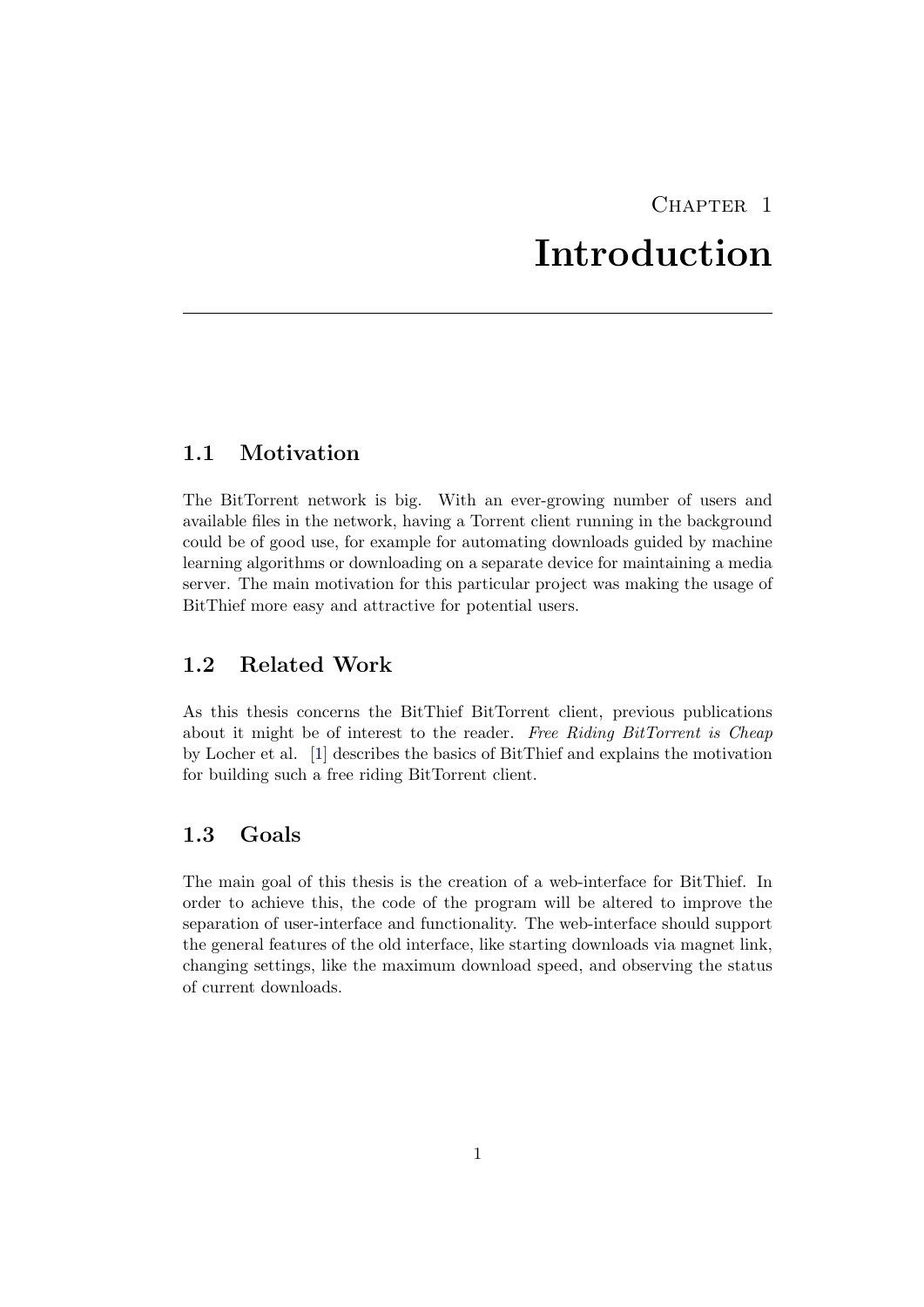# CHAPTER<sub>2</sub> Methods

## <span id="page-5-1"></span><span id="page-5-0"></span>2.1 BitTorrent

BitTorrent is a peer-to-peer filesharing protocol that utilizes the download and upload capacities of each network member. If a user wants to download a file provided in the BitTorrent network, he can join the network and download parts of the file from any other network member that already holds parts of said file. Thus, unlike traditional client-server models, the performance of the network, if described by throughput, improves with a growing number of network members. More information about the BitTorrent protocol can be obtained in [\[2\]](#page-18-2).

### <span id="page-5-2"></span>2.2 BitThief

BitThief is a so-called free riding BitTorrent client, which roughly means, that it can download data from the torrent network without uploading any. Detailed information can be read in [\[1\]](#page-18-1). Generally speaking, the original intention for developing such a selfish client was showing that the BitTorrent protocol can be abused by selfish clients. A possible solution for this problem was proposed in [\[3\]](#page-18-3). BitThief has been developed at ETH since about 2007, and was the subject of some previous bachelor and master thesis, thus being suitable for further development in this thesis.

### <span id="page-5-3"></span>2.3 Jetty

In order to extend BitThief with server functionality, the decision of which web server to use had to be made. Jetty seemed especially suitable as it is a lightweight webserver/servlet container and, like BitThief, Java-based. Furthermore, it is developed by the Eclipse Foundation and thus can be expected to stay maintained in the foreseeable future. Especially the convenient embedding process made Jetty stand out from its competition for this particular application.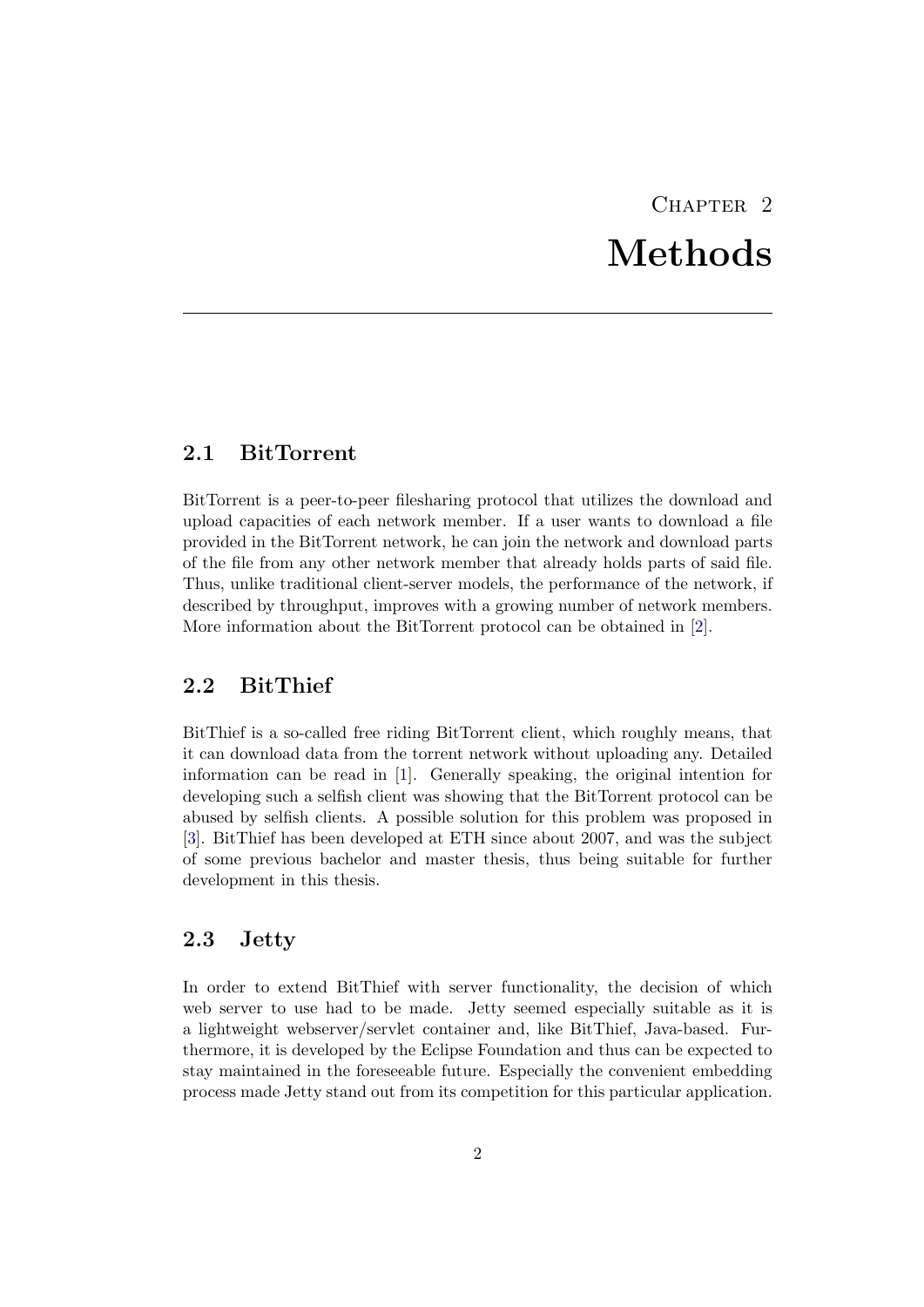## <span id="page-6-0"></span>2.4 Web Technologies

To make the web interface reactive, modern, and visually appealing, HTML, JavaScript and CSS have been used. HTML (HyperText Markup Language) is a markup language and the standard way to define the structure and hierarchy of web pages. CSS (Cascading Style Sheets) provides a way to describe the style of a web page and how the different HTML elements should be displayed. JavaScript is a scripting language that can be used to define the behavior of a web page, like reacting to the user pressing a button. Additionally, jQuery, a JavaScript library, has been used in order to simplify HTML document manipulation and AJAX requests (Asynchronous requests to the server). To simplify the creation of monotonous and complex elements of the user interface, another library, jQuery UI, has been used.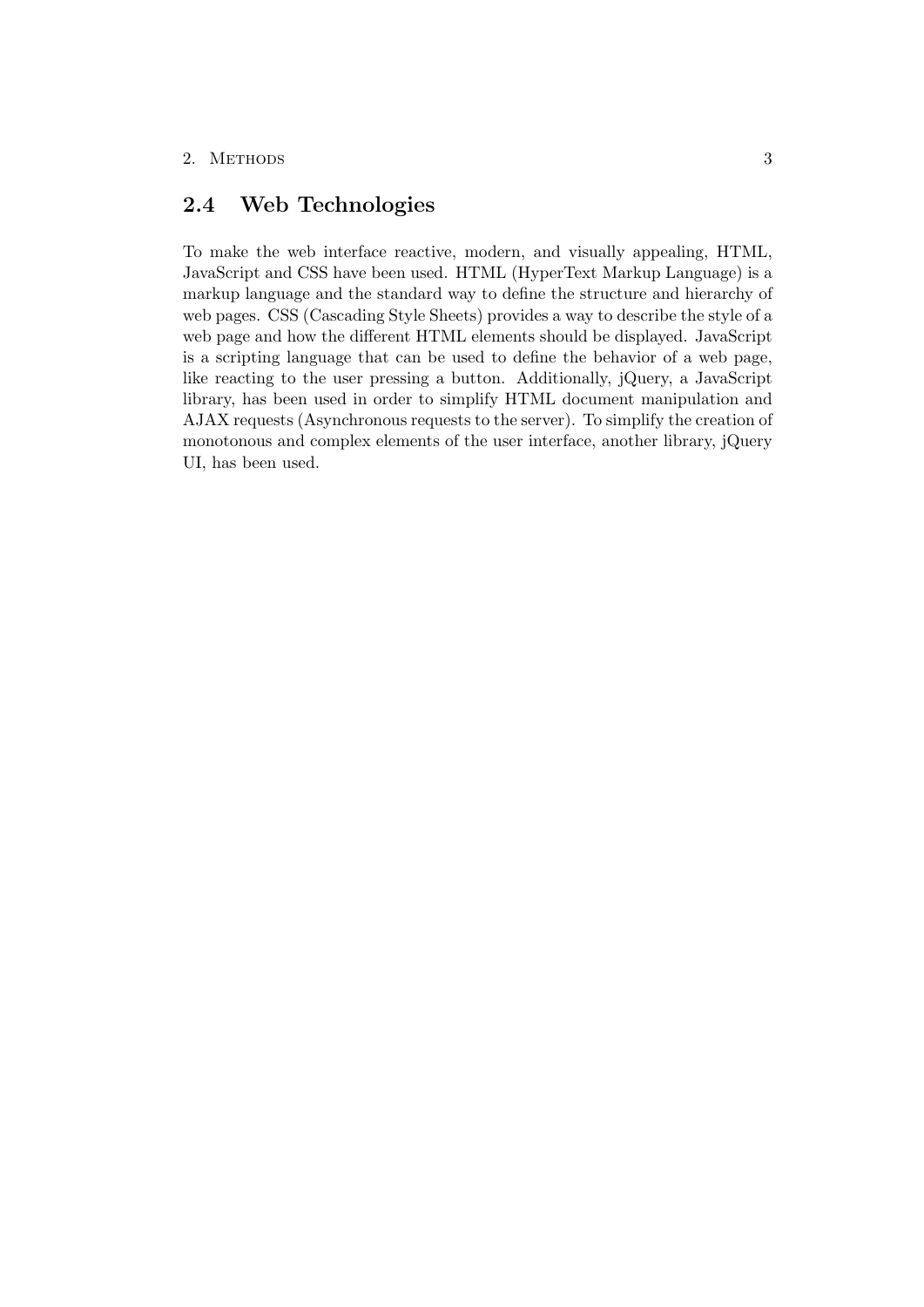## CHAPTER<sub>3</sub> Implementation

<span id="page-7-0"></span>The BitThief source code had been modified in three distinct ways. Firstly, some of the existing code has been refactored in order to improve modularity. Secondly, the backend for the web server, offering the actual functionality of BitThief, has been implemented, and lastly, the frontend for the web server, which is responsible for the user interface, had to be created as well.

## <span id="page-7-1"></span>3.1 Architecture

The general setup of the architecture looks as follows: The functionality of Bit-Thief is controlled by the Environment class. It basically provides the API of BitThief and can be used to, for example, start downloads. The MainServer class handles all things server related and is responsible for communicating with both the web frontend and the BitThief functionality (via the Environment class). It serves as a mediator, as it interprets requests from the web-frontend in order to call suitable methods of the Environment class. The web-frontend is a website that can be viewed and interacted with by the end user. Users can access it by querying the BitThief server with their preferred web browser. It displays human-readable information about the download (e.g. status, speed, etc.) and provides mechanisms to inform the server that certain changes are desired (e.g. pause download via a button).

## <span id="page-7-2"></span>3.2 Communication

In order to communicate with BitThief, the user has to query the web server using a web browser. The address reads as follows:  $http://*;*ophr$  $\langle ip\text{-}address\rangle$  denotes the ip address of the machine that BitThief is running on and  $\langle port \rangle$  denotes the configured port of the BitThief web server. The port number can be defined when starting BitThief by calling the -port starting parameter. If we assume that the starting script is called BitThief.sh, starting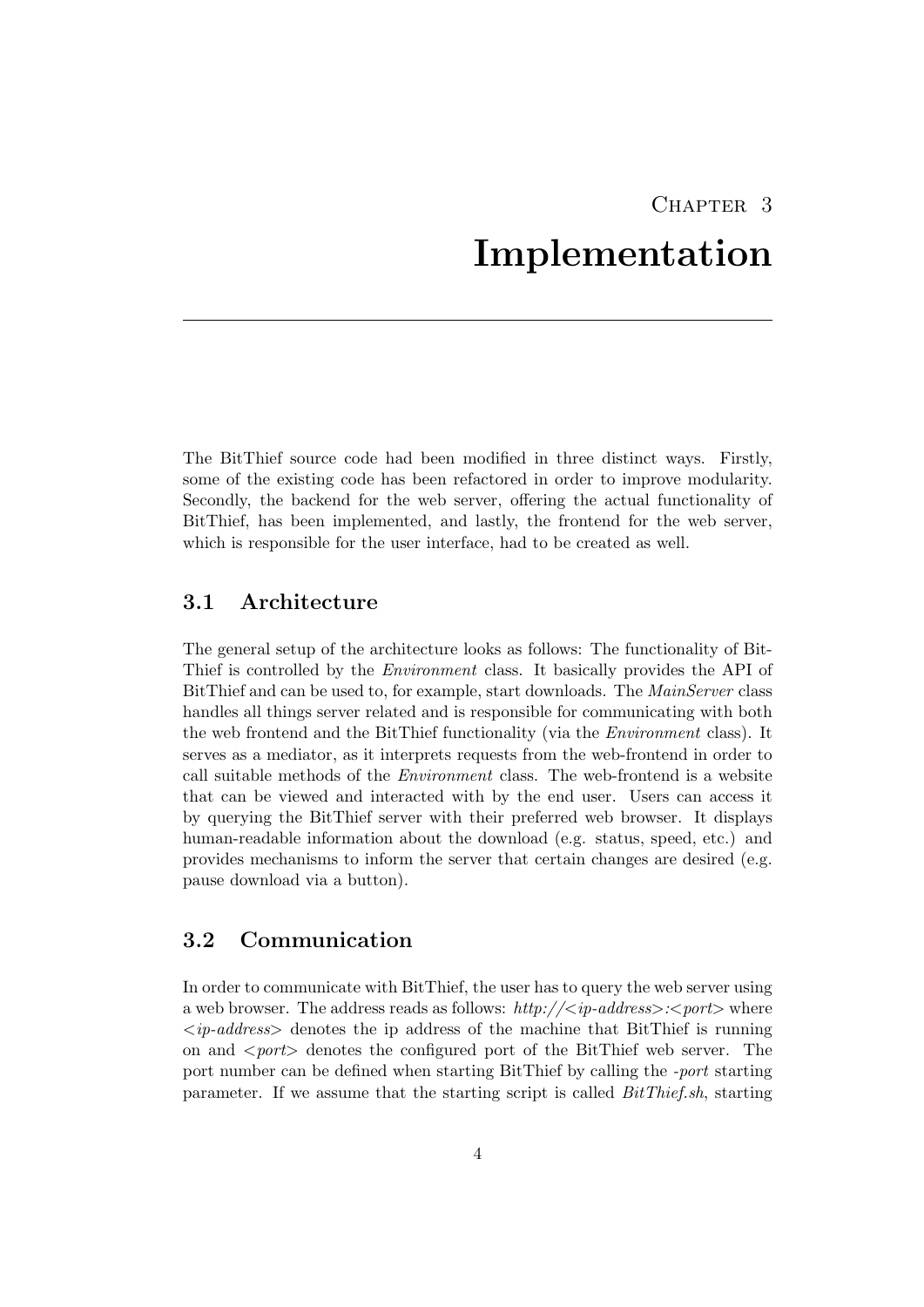the server on port 1234 would work by executing the following command (Linux): ./BitThief.sh -port 1234

The communication between the frontend and the backend roughly works as follows: The frontend, which is the web browser running the JavaScript code and HTML, is shown to the user, who selects appropriate actions, like adding a magnet link. The JavaScript code converts these queries into POST and GET requests suitable for sending to the BitThief server (represented by the Main-Server class). The BitThief server interprets said POST and GET requests using its handlers (described in detail in section [3.3\)](#page-8-0), and takes appropriate actions (by using the Environment class described in section [3.5\)](#page-10-3), like starting a download. Then, an answer (a JSON array or JSON string) is generated and sent back to the frontend. Thus, the actual download is happening on the device running the server, and not necessarily on the device running the frontend.

### <span id="page-8-0"></span>3.3 Backend Implementation

As mentioned before, the Jetty Webserver/Servlet-Container was used to implement the server functionality of BitThief. The component of Jetty that handles HTTP requests and responses is the Handler class, which executes the handlemethod upon each new request. In order to respond to different kinds of requests, multiple handlers can be defined and executed sequentially. For this project, six handler classes were created, each for one specific purpose, and three predefined handlers were used.

The API (Application Programming Interface) of the server implementation for BitThief is the custom created MainServer class to handle all things that are related to its server functionality. MainServer wraps the Server class (responsible for actually running the web server) provided by Jetty and adds some initialization methods. When a message from the client arrives (a JSON object or JSON array), the handlers defined in the MainServer instance process it and execute appropriate methods of the Environment instance.

### <span id="page-8-1"></span>3.3.1 Predefined Handlers

In this section, all predefined handlers provided by Jetty will be described briefly.

The *ConstraintSecurityHandler* is used to prohibit unauthorized users from accessing the BitThief functionality and can block access to all files organized by the server. The actual authentication works using a username and password, which is matched against usernames and passwords in the *users.properties* file. This file is automatically generated in the same directory as BitThief when starting it for the first time and can be edited in order to add users or change passwords.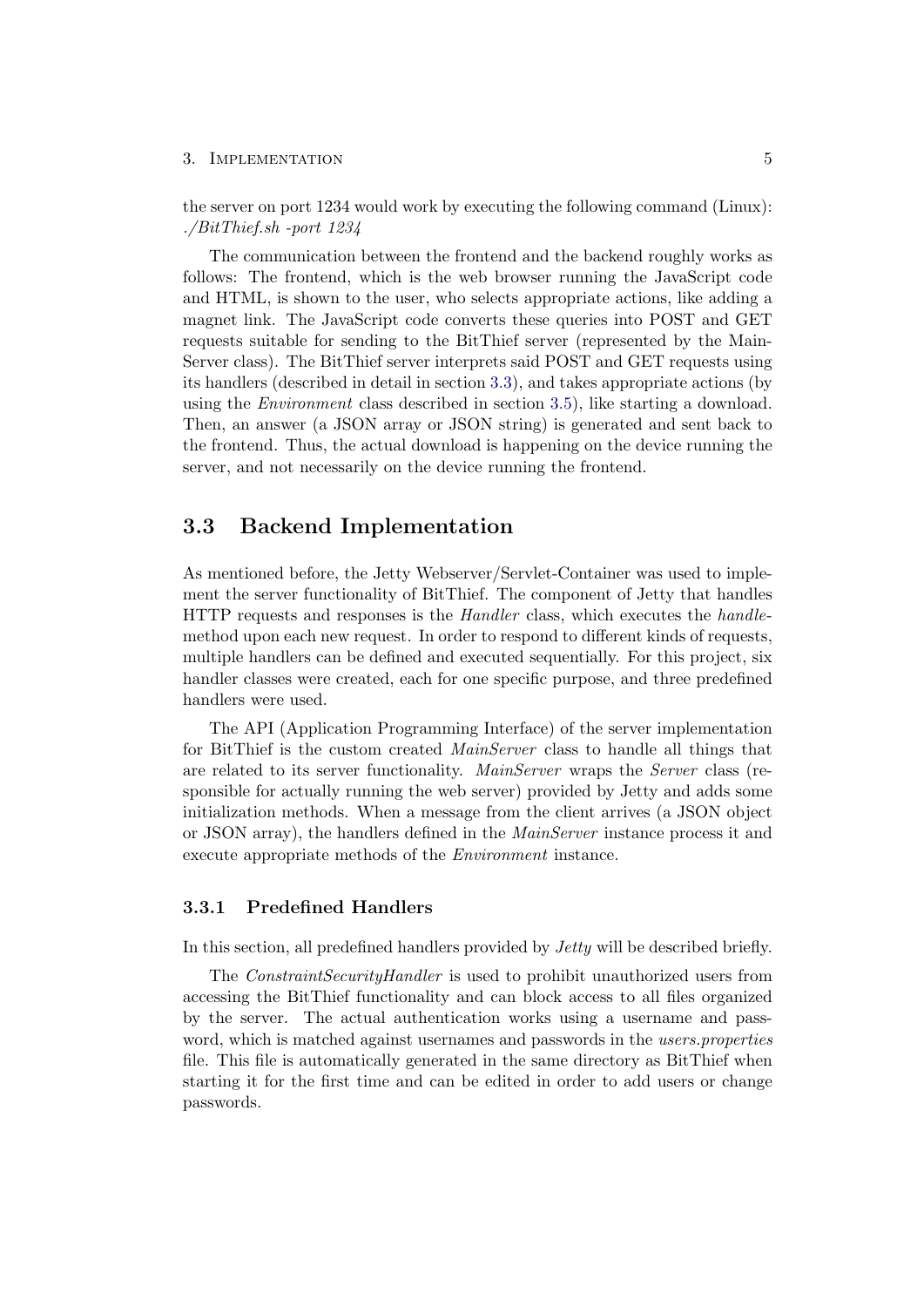The ResourceHandler can serve static content like HTML, CSS and JavaScript documents. It forms a core part of the server, as the whole user interface is implemented in JavaScript.

The *DefaultHandler* is a simple handler implementation used to end the handler chain more gracefully. It produces a simple error page (also called 404 page) if the requested resource cannot be located.

#### <span id="page-9-0"></span>3.3.2 Newly Created Handlers

In this section, all newly created handlers will be described briefly.

The UpdateHandler is responsible for answering requests about the current status of all downloads. On a suitable request, a JSON array is being created and returned with each JSON object encoding information about one specific download. Some of the included details are name, bytes downloaded, total number of bytes, bytes uploaded, download speed and the download hash.

The EditHandler answers requests intended to edit certain options about one specific download. Examples include pausing/unpausing a download, removing a download from the download list, and reading or writing settings for one particular download (not global settings). Figure [3.4](#page-14-0) shows the dialog box of the frontend used to issue requests for editing those specific settings. The post request must encode parameters like the hash string of the desired download, a string encoding which action to take (like pause or readSetting) and, in case the request tries to write settings, information about which settings to change.

The *MagnetHandler* is responsible for starting a download from a magnet URI. The only parameter it needs is the magnet URI itself.

The UploadHandler is called when uploading a torrent file to the device running the server. Though the de-facto standard of most popular torrent trackers is the magnet-link, some trackers still use torrent files.

The SettingsHandler is a little different to the other handlers, as it responds to two different targets. If the specified target is readSettings, it will respond with a JSON object encoding the global settings of BitThief, if it is *writeSettings*, it will modify the global settings of BitThief according to the parameters encoded in the request.

The *DirectMagnetHandler* is the only handler not called by a request from the web frontend. It was added in order to ease the direct encoding of magnet links and server address in a single string. This means that tools accessing the BitThief functionality can now start a download more easily. If we assume the server was running on a machine with ip address 10.0.0.1 and listening on port 8080, calling  $10.0.01$ :8080/direct?  $\langle m \text{d} \rangle$  would start a download for the magnet link  $\langle m \text{a} \text{g} \text{d} \text{h} \text{d} \text{h} \text{d} \text{h} \rangle$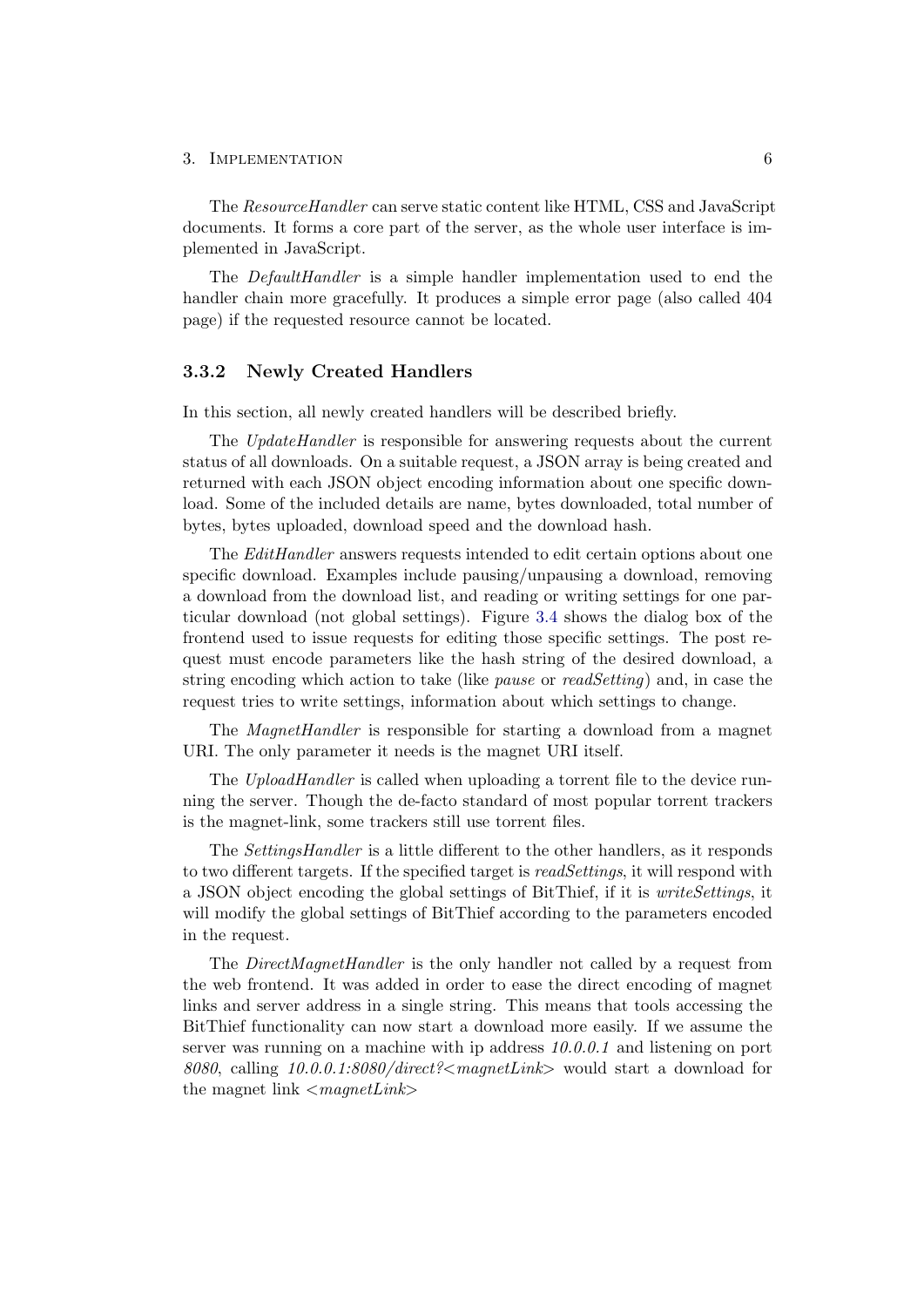### <span id="page-10-0"></span>3.4 Frontend Design and Implementation

The web frontend was implemented using HTML, CSS and JavaScript.

#### <span id="page-10-1"></span>3.4.1 Design

To keep the design simple, the main interface only displays three buttons. One for starting a download using a magnet link, one for uploading a torrent file, and one for accessing the global settings. These buttons are situated prominently on the very top of the page. When a download is being started, either using a magnet link or a torrent file, a new box appears below the main buttons. Said box contains all necessary information about the download, like speed and status, and adds some control buttons. Additionally, a progress bar is being added to visually represent the percentage of downloaded data. Some screenshots of the interface can be seen in figures [3.1,](#page-11-0) [3.2,](#page-12-0) [3.3](#page-13-0) and [3.4.](#page-14-0)

#### <span id="page-10-2"></span>3.4.2 Implementation

The core component of the frontend implementation is a JavaScript file. It is responsible for the whole functional behavior of the web page. Additionally it tries to update the user interface periodically to reflect the changing state of the download. To accomplish this task, a GET request is sent to the server (handled by the UpdateHandler, as described in section [3.3.2\)](#page-9-0) each second. In order to simplify some commonly used or sophisticated tasks, the script relies on the JavaScript libraries jQuery and jQuery UI (described in section [2.4\)](#page-6-0).

The HTML file defines the hierarchical structure of the buttons and dialog boxes, while a CSS file is being used to define the styling of all HTML components.

### <span id="page-10-3"></span>3.5 Code Structure

In order to improve modularity and the separation of functionality and userinterface, some of the previously existing source code has been moved or altered. Instead of discussing details, a short description about the current structure of the functionality part will be provided. A graphical representation can be seen in figure [3.5.](#page-15-0)

The core class for all functionality matters is the Environment class. An instance of this class represents an instance of the BitThief functionality itself and contains all other important classes used to control it. If a program (in this case, a server) wants to use any of BitThiefs functionality, it can instantiate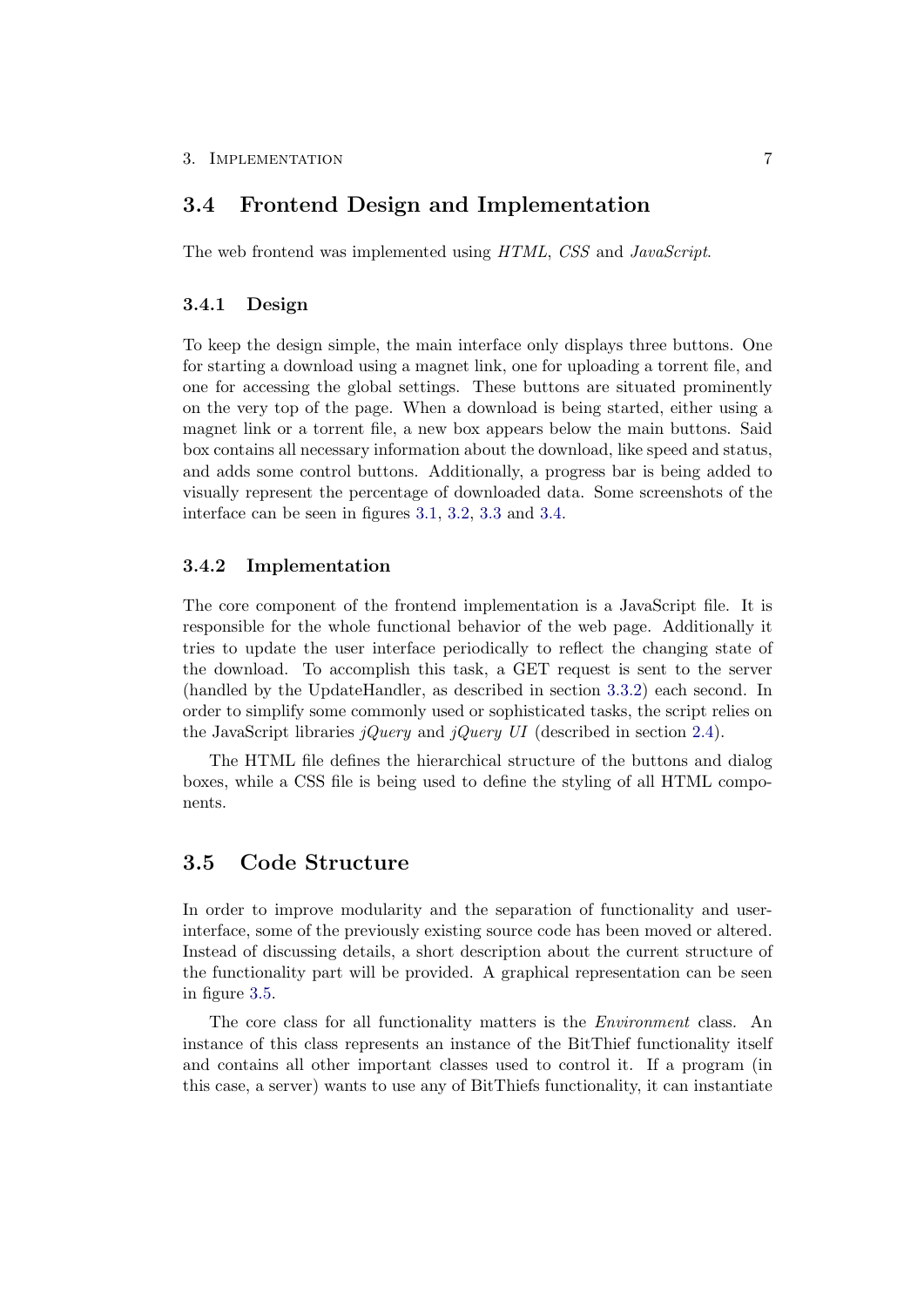| $\mathbf{x}$<br><b>BitThief Web</b>         | <b>BitThief Web - Vimperator (Private Browsing)</b><br>÷<br>× |               |                                                      |
|---------------------------------------------|---------------------------------------------------------------|---------------|------------------------------------------------------|
| $\leftarrow$<br>1 localhost:8080/index.html |                                                               | Q Search<br>G | ☆ 自<br>$\gg$<br>$\equiv$                             |
|                                             |                                                               | <b>FILE</b>   |                                                      |
| Season 1                                    |                                                               | Downloading   |                                                      |
| 19%<br>535MB / 2792MB<br>2256 KB/s          | <b>EX</b><br>X.                                               |               |                                                      |
|                                             | KNOPPIX_V7.2.0CD-2013-06-16-EN                                | Downloading   |                                                      |
| 72%<br>506MB / 701MB<br>2528 KB/s           | × ∏ ¤                                                         |               |                                                      |
|                                             |                                                               |               | http://localhost:8080/index.html <all< td=""></all<> |

<span id="page-11-0"></span>Figure 3.1: The main interface while running two downloads simultaneously.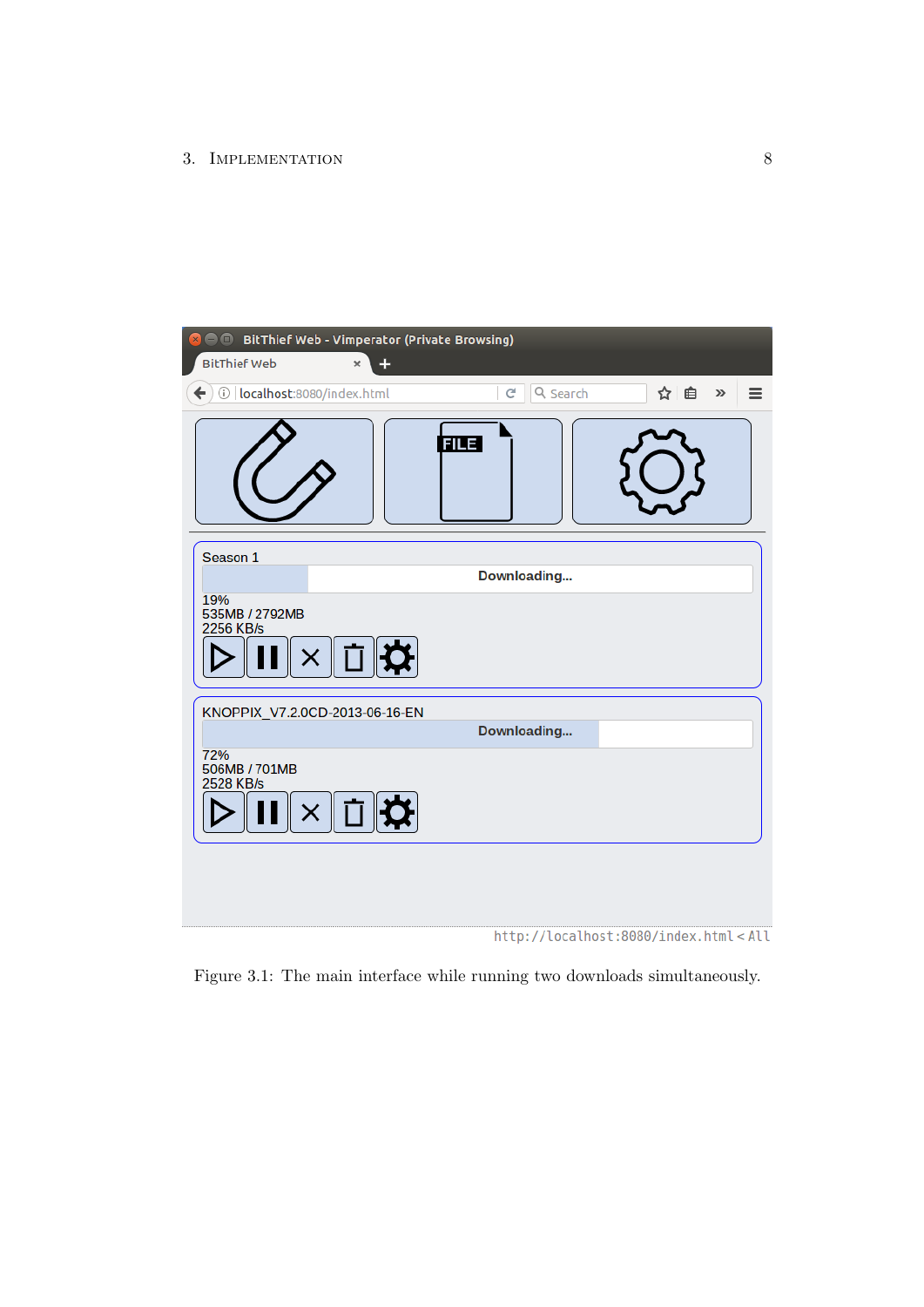| <b>C</b> $\oplus$ BitThief Web - Vimperator (Private Browsing)     |                                                                   |                                                                                 |                |              |   |
|--------------------------------------------------------------------|-------------------------------------------------------------------|---------------------------------------------------------------------------------|----------------|--------------|---|
| <b>BitThief Web</b>                                                | ÷<br>×                                                            |                                                                                 |                |              |   |
| 10   localhost:8080/index.html<br>$\leftarrow$                     |                                                                   | Q Search<br>C                                                                   |                | ☆ 自<br>$\gg$ | ≡ |
|                                                                    | <b>FILE</b>                                                       |                                                                                 |                |              |   |
| Season 1<br>17%<br>478MB / 2792MB<br>0 KB/s<br>KNOPPIX_V7.2.0CD-20 | <b>Magnet URI Download</b><br>Enter magnet URI<br><b>Download</b> | Cancel<br><b>Paused</b>                                                         | $\pmb{\times}$ |              |   |
| 70%<br>497MB / 701MB<br>0 KB/s                                     | ∥ ⊡    ¤                                                          |                                                                                 |                |              |   |
| <b>INSERT</b>                                                      |                                                                   | http://localhost:8080/index.html <top< td=""><td></td><td></td><td></td></top<> |                |              |   |

<span id="page-12-0"></span>Figure 3.2: The dialog for starting a download via magnet link.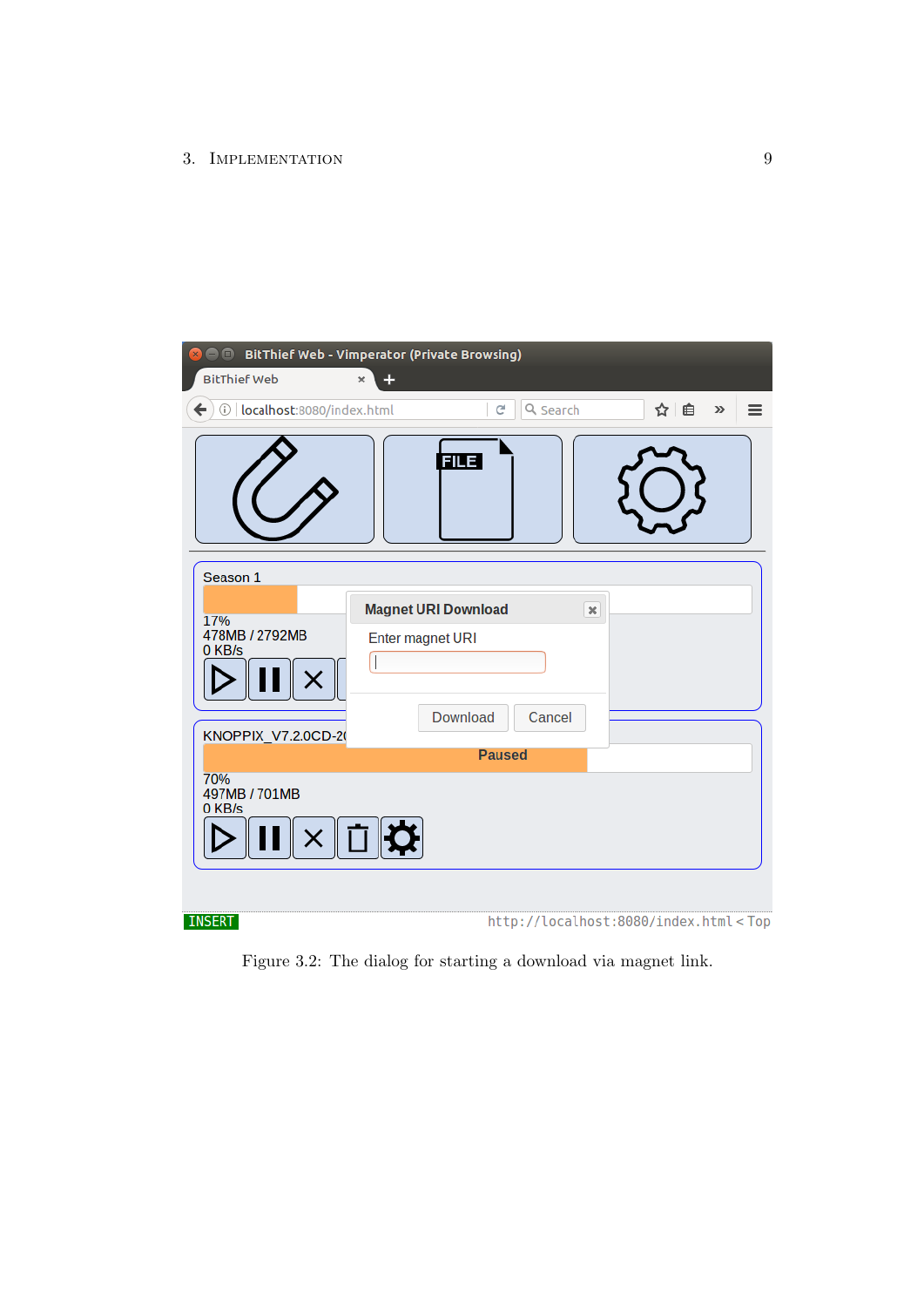| $\bullet$ $\bullet$<br><b>BitThief Web</b>              | BitThief Web - Vimperator (Private Browsing)<br>× |            |
|---------------------------------------------------------|---------------------------------------------------|------------|
| $\overline{\phantom{0}}$<br>1 localhost:8080/index.html | Q Search<br>C<br>☆│自                              | $\gg$<br>= |
|                                                         | <b>Settings</b><br>$\boldsymbol{\varkappa}$       |            |
|                                                         | Use T4T Protocol                                  |            |
|                                                         | V Upload Metadata                                 |            |
| Season 1                                                | V Upload Statistics                               |            |
| 17%                                                     | <b>Check For Update</b>                           |            |
| 478MB / 2792MB<br>0 KB/s                                | <b>Limit Connection Number</b>                    |            |
|                                                         | 120                                               |            |
|                                                         | <b>Limit Traffic Speed</b>                        |            |
| KNOPPIX_V7.2.0CD-20                                     | Max. Upload Rate (kB/s):                          |            |
|                                                         | 19                                                |            |
| 70%<br>497MB / 701MB                                    | Max. Download Rate (kB/s):                        |            |
| 0 KB/s                                                  | 100                                               |            |
|                                                         | <b>Output Directory:</b><br>/home/markus/Desktop  |            |
|                                                         |                                                   |            |
|                                                         | <b>Save</b><br>Cancel                             |            |

http://localhost:8080/index.html<Top

<span id="page-13-0"></span>Figure 3.3: The settings dialog for changing global settings. Most of the settings options are self-explanatory. Check For Update lets BitThief check for available updates automatically. OutputDirectory defines the directory in which all files should be downloaded to. Keep in mind that it refers to the directory of the machine running the BitThief server and not necessarily the one running the web frontend.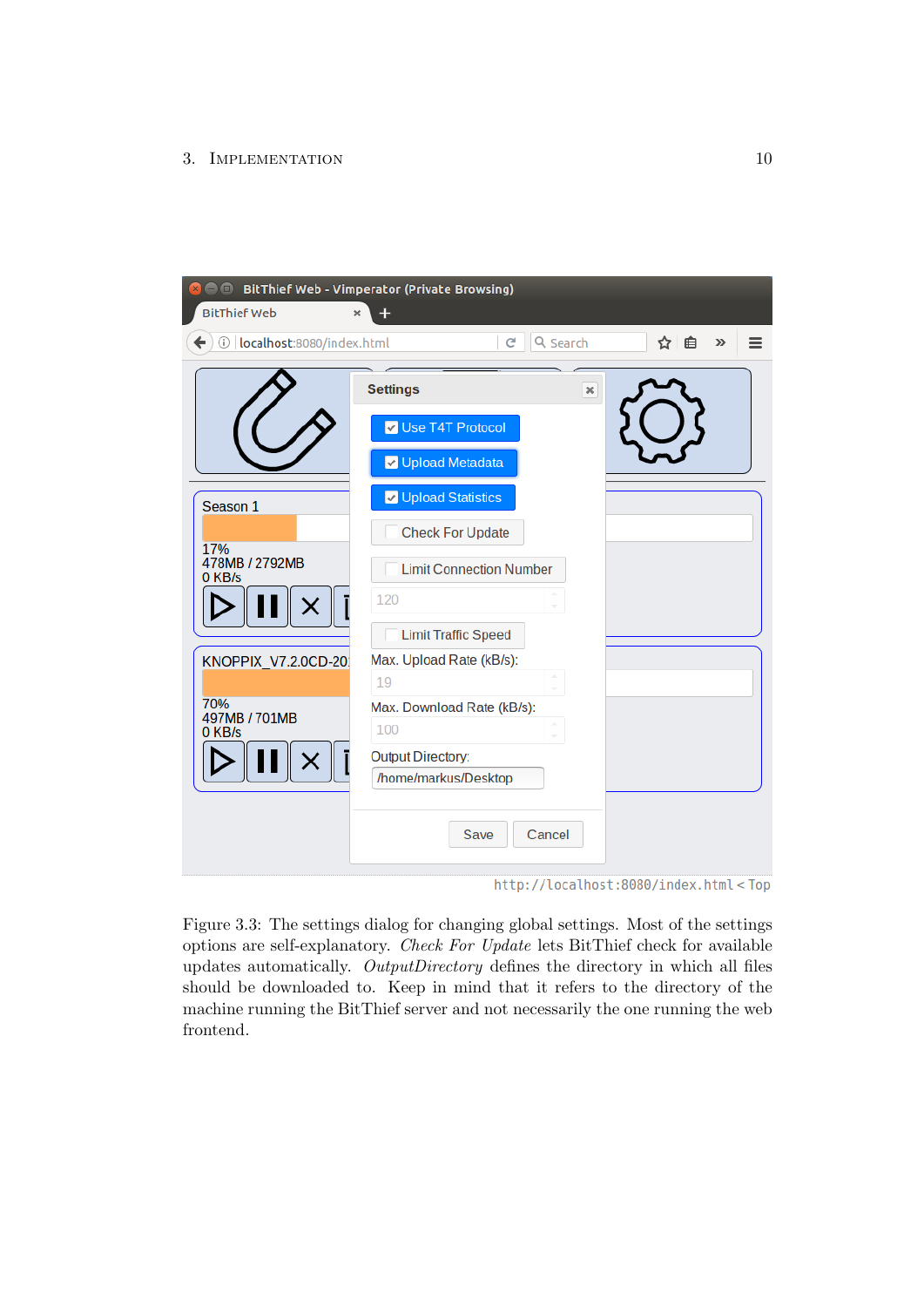| <b>B</b> $\blacksquare$ BitThief Web - Vimperator (Private Browsing) |                |                                              |                |                                                               |   |
|----------------------------------------------------------------------|----------------|----------------------------------------------|----------------|---------------------------------------------------------------|---|
| <b>BitThief Web</b>                                                  | ÷<br>×         |                                              |                |                                                               |   |
| $\leftarrow$<br>10   localhost:8080/index.html                       |                | $\mathbf{C}^i$                               | Q Search       | ☆│自<br>$\gg$                                                  | ≡ |
|                                                                      |                | <b>FILE</b>                                  |                |                                                               |   |
| Season 1                                                             | <b>Options</b> |                                              | $\pmb{\times}$ |                                                               |   |
| 17%<br>478MB / 2792MB<br>0 KB/s                                      | V Upload data  | Use T4T protocol<br>Download Pieces in order |                |                                                               |   |
| KNOPPIX_V7.2.0CD-20                                                  |                | <b>Save</b>                                  | Cancel         |                                                               |   |
| 70%<br>497MB / 701MB<br>0 KB/s                                       | ×∥□∣¤∣         |                                              |                |                                                               |   |
|                                                                      |                |                                              |                | http://localhost:8080/index.html <top< td=""><td></td></top<> |   |

<span id="page-14-0"></span>Figure 3.4: The settings dialog for changing download-specific settings. Upload data defines whether any data (except meta data) should be uploaded to the BitTorrent network. Use T4T protocol defines whether the T4T protocol should be used instead of the BitTorrent protocol. Download Pieces in order defines whether the pieces that a download consists of, should be downloaded in order or randomly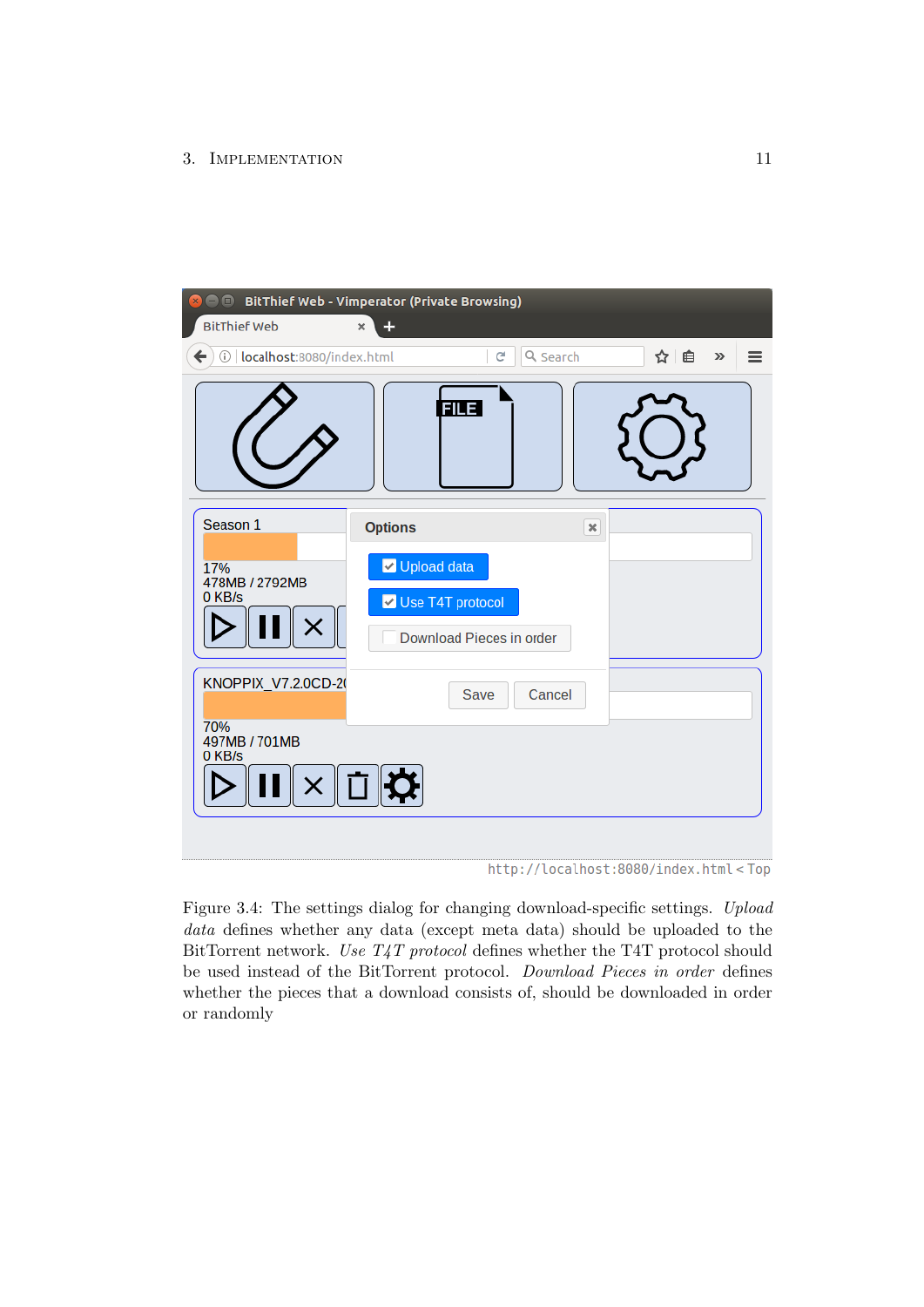

<span id="page-15-0"></span>Figure 3.5: The general layout of BitThief. Other classes and methods represent more classes used by *Environment* to control the functionality. Other possible client classes represent other classes that want to use the functionality of Bit-Thief, for example GUIs. A description of Environment and the classes on the left can be found in section [3.5.](#page-10-3) For more information about *MainServer*, refer to section [3.3](#page-8-0)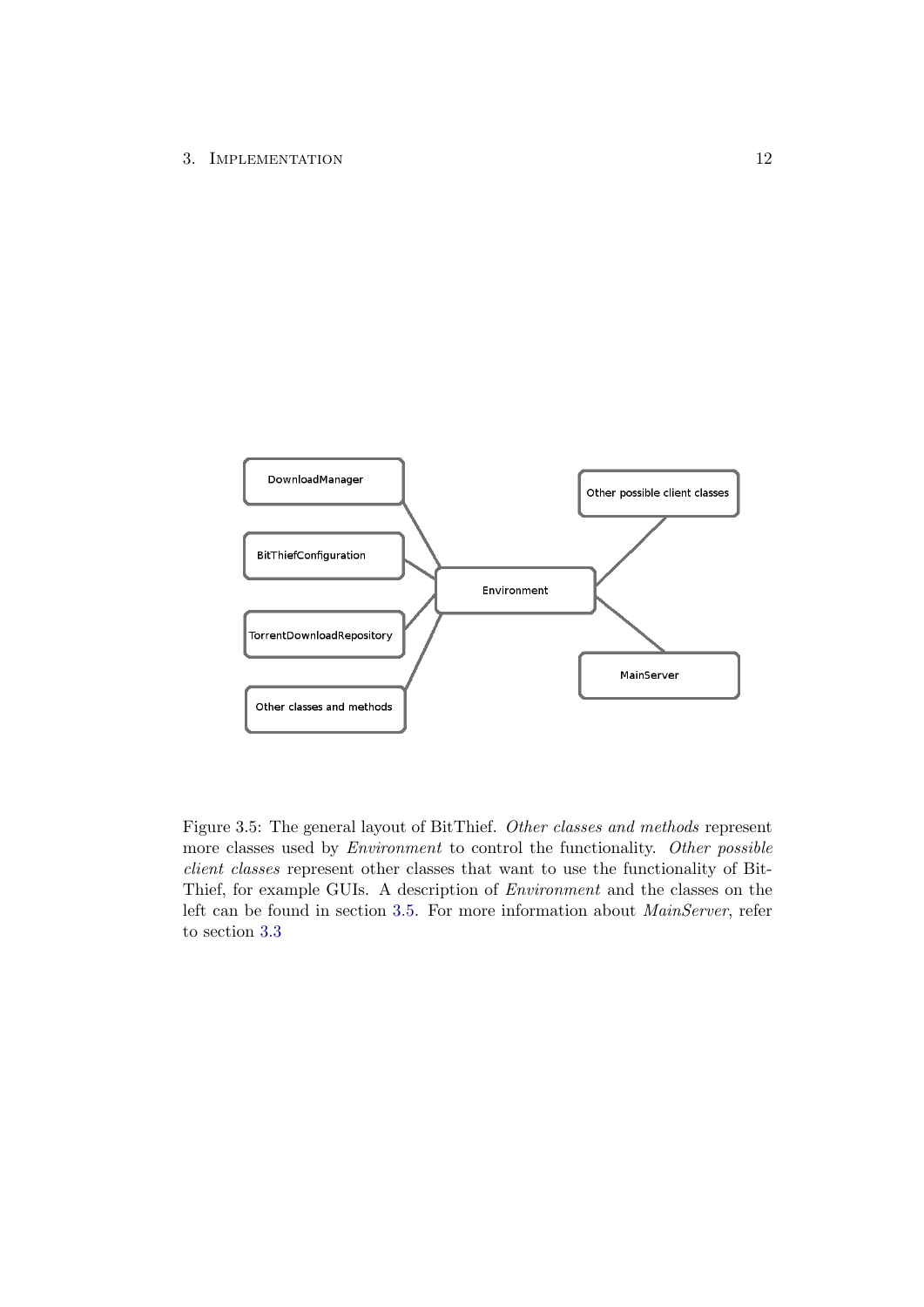the Environment class or reference an already instantiated one. This way, the BitThief functionality could even be offered in form of a library.

An instance of  $BitThiefConfiguration$  is used to store and edit global settings for a particular Environment instance. It contains methods to read and modify global settings, like the maximum download rate, or whether the T4T protocol should be used. Figure [3.3](#page-13-0) shows the dialog box provided by the web frontend to change those settings.

The DownloadManager class is used to coordinate downloads. Downloads can be added, paused, and removed using either the TorrentDownload object itself (described below) or a hash string encoding the download.

The *TorrentDownloadRepository* class contains, as the name implies, information about all the downloads currently processed by BitThief. Each of those downloads is being represented by a TorrentDownload object.

A single TorrentDownload instance represents an actual download. It contains all download-specific information, like the current status (downloading, paused, etc.), filename, the download speed, a hash string that uniquely identifies it, and much more. The hash string can be used to get the TorrentDownload object it represents by calling a specific method  $(getDownload(hashstring))$  on DownloadManager or DownloadRepository.

The BTPreferences class is intended to store preference information that are more specific to the user interface.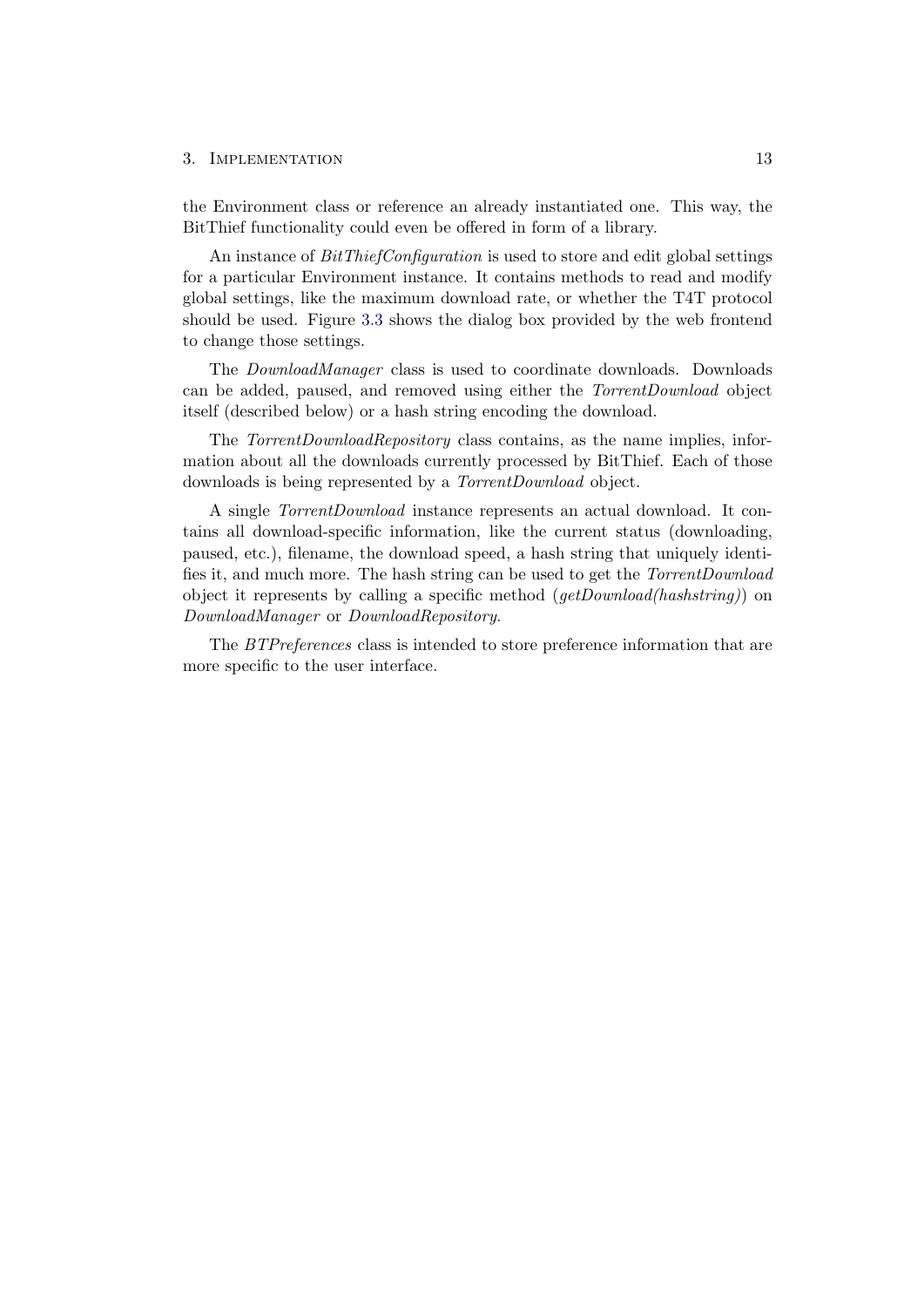## CHAPTER<sub>4</sub> Future Work

<span id="page-17-0"></span>As BitThief can now be run in server mode only, some interesting new utilizations are possible. As the previous thesis about BitThief [\[4\]](#page-18-4) has already implemented a system to retrieve information about available torrents from indexes (Web pages that list available magnet links), a certain automation of downloading might now be desirable.

A possible useful extension would be a system that tracks downloading habits, and automatically downloads files that the user might be interested in. This could be useful if the user wants to obtain periodically appearing tv shows or shows of the same genre.

Another advancement could utilize the newly implemented function of starting a download via a string that encodes the address of the server and some magnet link. An example might be a browser plug-in that rewrites magnet links to links directly starting a download on BitThief. Once configured with the correct server address and port, any magnet link could then be clickable by the user and directly start the download.